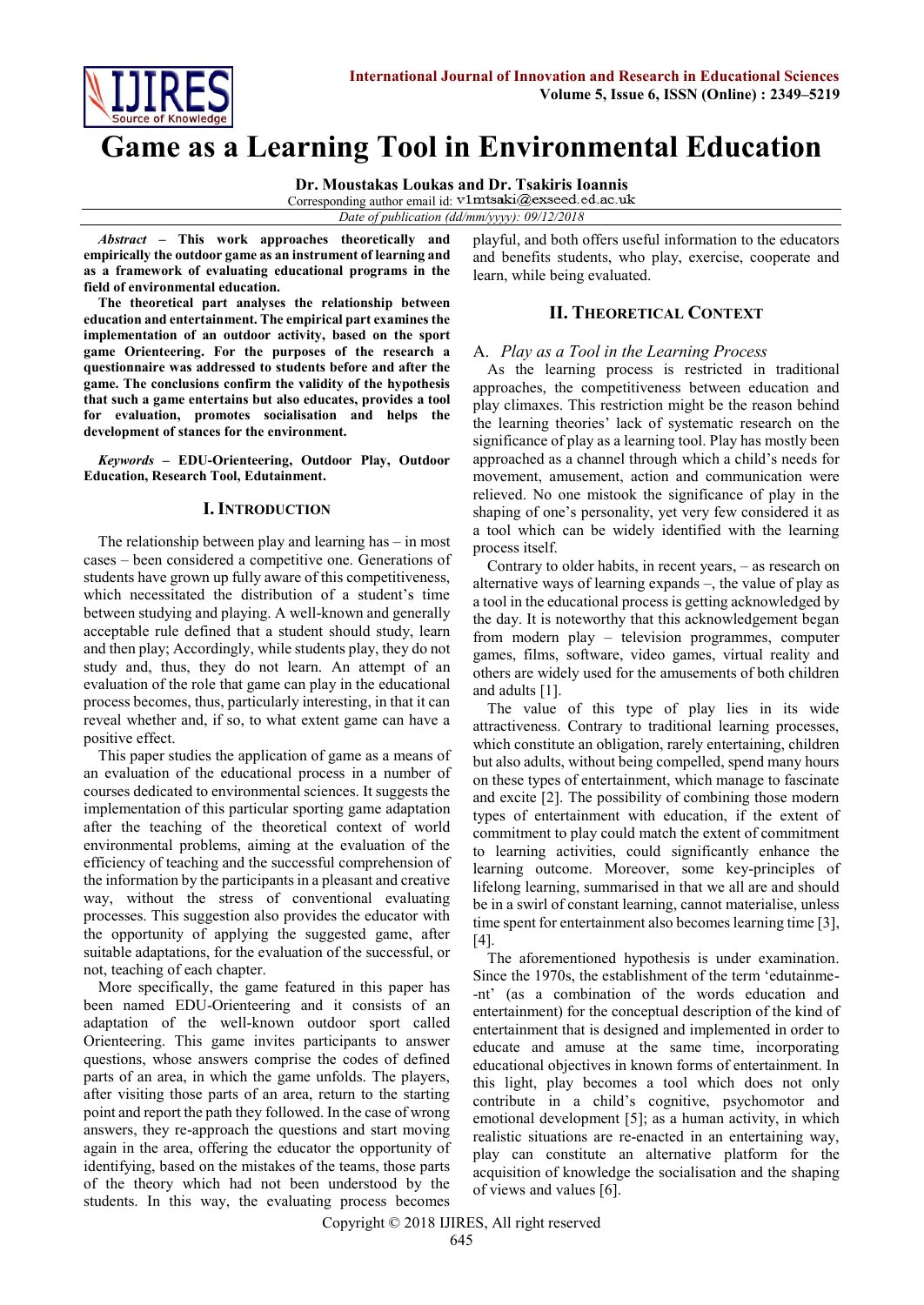

The revision of obsolete views on the role of play regards both modern and traditional play. Play can be an activity of competition, luck, imitation; it can achieve its goal virtually or experientially. Activities, virtual or experiential, demonstrate some common features [7], which add to their value: they are non-typical and free, dynamic and flexible, they stimulate one's imagination, they are based on flexible rules and they contribute to the development of communication skills. For instance, a guided tour in a museum or a botanic garden, accompanied by interactive activities, combines entertainment and learning either as a virtual or as an experiential procedure. As an experiential procedure, it offers the benefit of being real and direct. Both cases offer advantages and disadvantages, however, the learning aspect of real or virtual play is never called into question. The selection of the traditional or the modern form, as well as other parameters (such as the time spent in play), depends on the cognitive field approached each time and the conditions which define play's effectiveness.

# B. *Outdoor Play as a tool of Learning and Evaluating in Outdoor Education*

Outdoor education is a field with varying goals. Amongst them, the comprehension of environmental issues, the acquisition of knowledge and skills, the sensitization, the shaping of views and values regarding the environment, the adoption of positive examples and mainly the creation of a close relationship between a person and the environment, stand out.

As the outdoor education is a new cognitive field and it has a direct relationship with the space surrounding us, its introduction in education relates to innovative learning approaches. Student-centeredness, constructivism, crosscurricular thematic teaching, interdisciplinarity, cooperati- -ve learning, experiential learning, research-learning, problem-solving are only few of the learning methods which can be applied on outdoor education. In the quest for appropriate educational tools, play seems important.

For the selection of the appropriate type of play, innovative, alternative learning environments are sought for, in spaces outside the conventional classroom, more attractive and less impersonal. In this quest, the outdoor natural environment can be of help, as it constitutes a significant source of information, motivates and urges with various stimuli, benefits communication, and, above all, brings people close to nature. In the outdoor environment, the development of bonds with nature, which constitute an essential goal of environmental education, is immediate, unconstrained and experiential, redefining where and how one learns, offering opportunities of interconnecting knowledge and reality, and offering material for the evaluation of the educational effectiveness of such programmes [8].

The incorporation of play in the outdoor educational procedure offers new dimensions to activities, increases their attractiveness and identifies the learning process with entertaining activities. Play increases one's disposition for the undertaking of initiatives and spontaneity, brings the trainer closer to the trainees and offers itself as a significant tool for the peaceful and stress-free evaluation of the

trainees, particularly significant in the evaluation of adults' performances.

However, despite the now recognised value of the outdoor play [9], the application of outdoor educational programmes based on play and the empirical evaluation of their efficiency is limited [10]. Factors, such as the safety of the trainees, the lack of relevant training for the teachers, the lack of time and sources, the lack of wider educational changes, even the lack of suitable outdoor space, constitute the main reasons for the marginalisation of educational activities for decades [11].

## **III. METHODOLOGY**

## A. *Research Field*

Taking into consideration the aforementioned conclusion that play in environmental education, and particularly outdoor play, can efficiently meet the goals of this cognitive objective, research conducted as part of this project attempted to investigate the effectiveness of an adaptation of the sport-play Orienteering. This adaptation named EDU-Orienteering was designed in order to respond to particular educational and entertaining goals.

## B. *Description of EDU-Orienteering*

The game tested in this paper was named EDU-Orienteering; it constitutes an adaptation of Orienteering, a well-known outdoor sport launched in the 19<sup>th</sup> century in Sweden. In Orienteering, one's ability to orientate, physical condition and special skills are evaluated, depending on the way it is performed. The participants, using a map and a compass, are asked to trace a sequence of marked stations in the shortest time possible. It is a flexible game applied, if appropriately designed, to groups of different interests, ages and capabilities.

According to the specifications of the adaptation applied, the participants consisted of two coordinators and 33 students separated into 4 teams. During the first stage, each team was asked to record as many environmental issues as possible. Hence, a list of such issue was formed, out of which 4 –as many as the teams– were drawn randomly. The environmental issues drawn in this particular case were a) air pollution, b) the ozone hole, c) the waste of water resources, and d) tropical deforestation.

Each team was then randomly assigned the investigation of one of the aforementioned environmental issues through the game. Each team was also given a map with various points highlighted, a card, a colour and a shape, as well as a table with 30 sentences corresponding to the highlighted points of the map. Of those sentences, each team had to select five which would correspond to the team's environmental issue, and then correspond them to points on the map.

Each point on the map corresponded to a spot in the forest. The team's members had to reach all five spots and collect from each spot one of the five parts of the given shape. The completion of the shape in a puzzle-like manner meant the completion of the game. The group completing the task faster than the other ones was the winner and received the highest mark in the evaluation.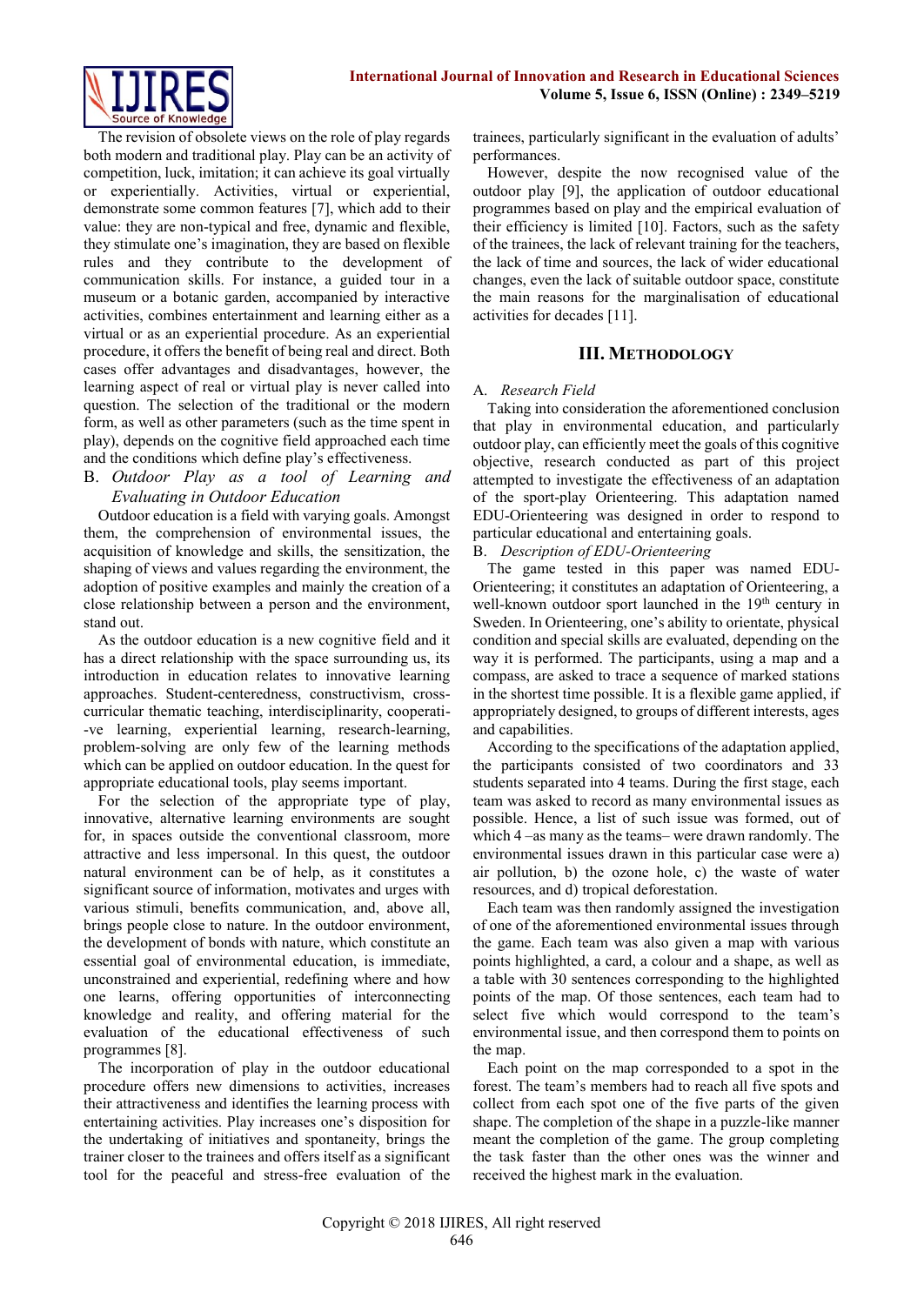

Each team would start with the selection of sentences representing their own environmental issue; they would then trace them on the map and plan the best route. The orientation in the forest –with the map and compass– would be the succeeding task, for the fulfilment of the route planned on the map and the crossing of all marked spots. Each team, when reaching the highlighted spot, would find a hand-made coloured piece of the team's shape. If the team's colour matched the colour of the piece, the team's members would have to draw the piece's form on the card and then move on to the next point. In any other case, the team would realise their mistake and they would then need to return to the starting point to trace anew the correct answers.

It is evident that returning to the starting point would be time-consuming and tiring for the teams (quantitative element of evaluation), while it would also give the teacher the opportunity of observing the team's movements, behaviours and deficiencies in specific thematics (qualitati- -ve element of evaluation).

After the completion of the puzzle, all teams would return to the starting point to take their time measurement. Time, marked symbols on the cars and returns to the bases for retracing of the route constitute a nexus of elements used in the evaluation.

- C. *Empirical Investigation of the Effectiveness of EDU-Orienteering*
- 1. *Selection of Research Method*

The research was conducted in two stages, one before the implementation of EDU-Orienteering and one after its completion.

The general hypothesis of the research is that **participants, when aware of outdoor activities, believe that these activities can constitute a tool of learning and evaluation, useful in the daily educational process.** 

## 2. *Sample*

The research sample consists of the 33 students of the Master's Programme "Environmental Education" of the Department of Preschool Education and Educational Design of the University of the Aegean, who participated in a field exercise in the forest of Agios Silas in Rhodes during the first month of their attendance at the Master's programme.

3. *Obtainment of Data*

The use of questionnaires was selected as a means of data collection corresponding in the best way possible to the particularities od the research and ensuring valid results [12].

The questionnaire consists of three main sections: a) letter, b) personal data, and c) main body, including all questions. The questions selected are mainly closed-ended [12], for the effective exploitation of the limited time, but also because of the inconvenience open-ended questions often cause to participants, therefore increasing the possibility of the participants' leaving them unanswered [13]. At the same time, open-ended questions were also used –when deemed necessary– mainly for the verification of previous answers. In certain closed-ended questions, the Likert scale was used, in which participants were asked either to declare the extent of their agreement or disagreement with sentences presented to them or to quantitatively evaluate a sentence according to a graded scale.

#### 4. *Data Analysis*

For the analysis of the research data collected, Excel software was used for the recording and control of recordings and SPSS (Statistical Package for Social Science) for the statistical analysis.

At the stage of descriptive statistic, tables of distribution of frequencies are given in the case of nominal variables, while the average is also shown for quantitative ones as a measure of central tendency and typical deviation as a measure of dispersion [14], [15].

At the stage of deductive statistic, the non-parametric statistic **Mc-Nemar criterion**, which follows the  $\chi^2$ distribution, was applied for the control of the cohesion between two categorical variables with only two categories stated before and after the activity [16].

For the control of the relation between two categorical variables, of which the first one has two categories and the second one five, the  $\chi^2$  test was used when the application conditions stood and the Fisher's Exact Test when the application conditions did not stand.

At the same sage, for the control of the relation between a categorical variable of two categories and a qualitative variable in a 5 point likert scale, the Paired t-test criterion was used for dependent samples.

Finally, it is worth adding that in all cases of statistical control  $p = 0.05$  was adopted as a minimum level of statistical significance.

## **IV. RESULTS**

The presentation of the results will unfold on two levels, a descriptive one for the determination of the sample and a deductive one for the comparison of the participants' statements prior to and after the implementation of this project.

## A. *Description of Descriptive Statistical Results*

75% of the participants identified themselves as female and 25% as male. According to the age distribution, participants aged 25 or less, comprised 18,8% of the sample, participants aged 25-29 comprised 46,9%, participants aged 30-39 comprised 15,6% and participants aged 39 or more comprised 18, 8% of the sample. Their academic background was mainly humanity studies (81, 2%), with a middling teaching experience (75%). 14 of them (43, 8%) had participated in the past in outdoor Environmental Education activities and a significant part of the sample associate environment with nature (68, 7%), mainly recognising its natural dimension (40, 6%).

The participating students stated that they mostly use the built environment as a space for the implementation of educational activities (75, 9%), while only 29% use the forest in similar conditions applying the project method (69, 2%). 84, 4% of the participants had never used or participated, before the implementation of this project, in mapping activities, mainly due to insufficient training (83, 3%).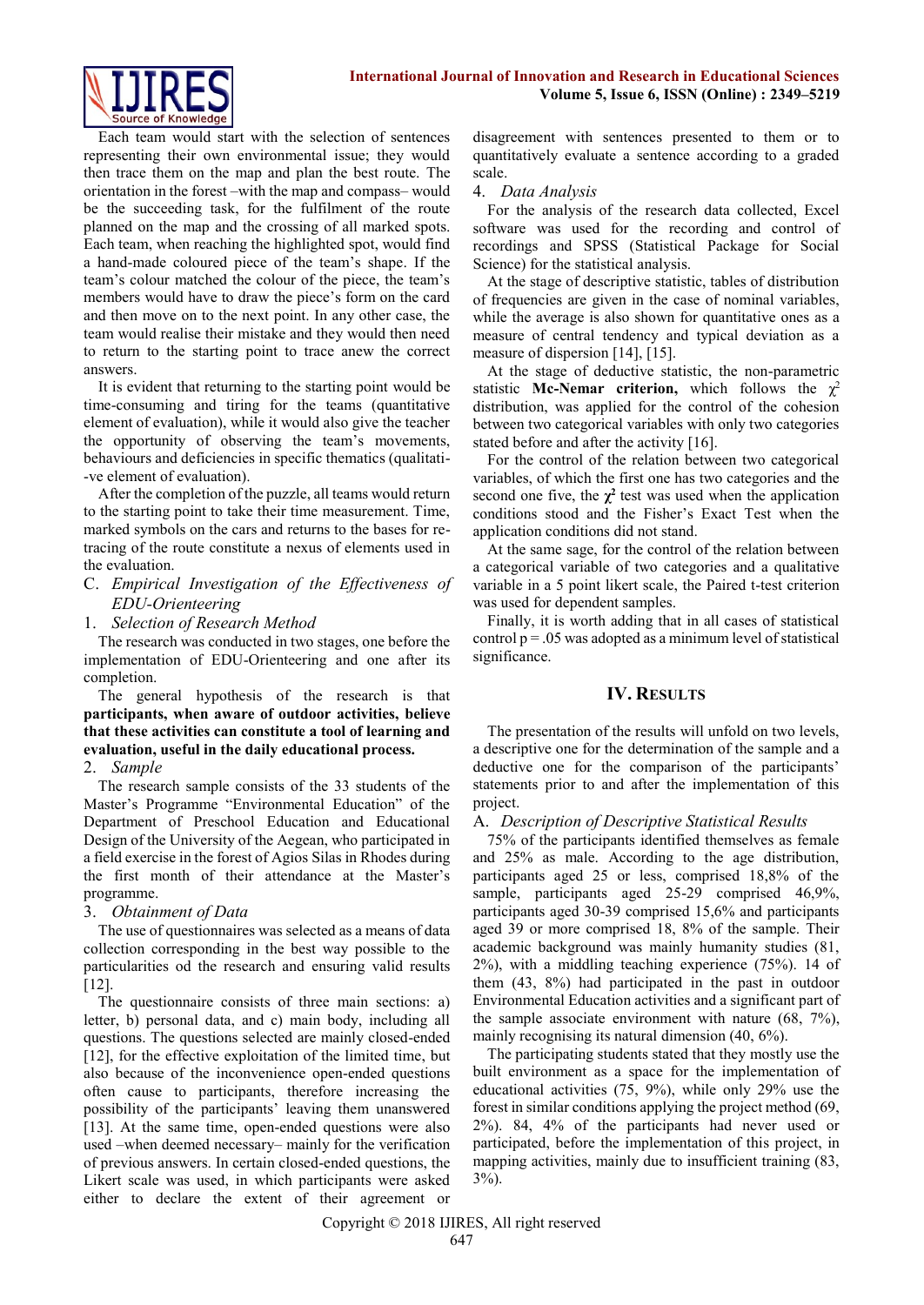

In regard to the suggested activity, participants stated after the completion of the project that they regard EDU-Orienteering – although only 16, 1% of the participants were aware of it prior to this project  $-$  as a particularly efficient method  $(4, 51)^1$ , which they are willing to use in the future (93, 1%).

For the use of this activity as an evaluation tool, 85, 7% agree and believe that it is possible that several aspects can be evaluated (88%), such as knowledge, skills, cooperation, observation et al.

| Table I. Distribution of frequency of participants' answers |  |
|-------------------------------------------------------------|--|
| regarding their views on EDU-Orienteeing.                   |  |

| $N & 26$ of<br>Evaluation<br><b>Section of Evaluation</b> | N<br>A lot $\&$<br><b>Very Much</b> | $\frac{0}{0}$<br>A lot $\&$<br><b>Very Much</b> |
|-----------------------------------------------------------|-------------------------------------|-------------------------------------------------|
|                                                           |                                     |                                                 |
| General Evaluation                                        | 26                                  | 97,0%                                           |
| Learning Tool                                             | 28                                  | 100,0%                                          |
| <b>Evaluation Tool</b>                                    | 24                                  | 85,7%                                           |
| Research Tool                                             | 23                                  | 82,1%                                           |
| Entertainment                                             | 27                                  | 96,4%                                           |

| Opportunity of<br>Cooperation | 28 | 100,0%   |
|-------------------------------|----|----------|
| <b>Physical Activity</b>      | 24 | 85,7%    |
| Waste of Time                 |    | $0.00\%$ |
| Dangerous Activity            |    | 3,6%     |

## B. *Presentation of Results of Inductive Statistic.*

A significant difference in the recorded statements can be noted before and after the project's implementation.

Particularly, after the application of **Mc-Nemar** criterion, it was ascertained that 15 of the participants who had declared that they had not cooperated with any fellow students in the duration of their master's programme reported that during this activity they managed to successfully cooperate with fellow students. Moreover, 10 students managed to successfully define the term Environmental Issue, although in their initial respond it seemed that it was not clear for them. In the third variable, which related to the selection of the outdoor space for the implementation of programmes, 14 responses changed to positive views regarding the exit of students from the school class. Finally, 14 differentiations were noted regarding the knowledge of the term outdoor activity and 23 for the term Orienteering from people not previously aware of the terms.

| Table II. Distribution of frequencies of differentiated statements. Control of the statistical significance of the differences |  |
|--------------------------------------------------------------------------------------------------------------------------------|--|
| with the Mc-Nemar criterion.                                                                                                   |  |

| <b>Differentiated Statements</b>                           |    | <b>Description of Differentiated Statements</b>                                                                        | <b>Control of Statistical</b><br><b>Significance</b> |      |  |
|------------------------------------------------------------|----|------------------------------------------------------------------------------------------------------------------------|------------------------------------------------------|------|--|
| <b>Control Variables</b>                                   |    |                                                                                                                        | df                                                   |      |  |
| Cooperation                                                | 15 | Cooperated amongst those who previously had<br>not done so                                                             |                                                      | .000 |  |
| Definition of Environmental Issue                          | 10 | Successfully defined the tern Environmental Issue<br>amongst those previously mistaken                                 |                                                      | .012 |  |
| Selection of Outdoor Space for Programme<br>Implementation | 14 | Selected outdoor space for programme<br>implementation amongst those who had initially<br>selected a built environment |                                                      | .000 |  |
| Knowledge of the Term Outdoor Activity                     | 14 | Successfully defined the term Outdoor Activity<br>amongst those previously mistaken                                    |                                                      | .001 |  |
| Knowledge of the Term Orienteering                         | 23 | Successfully defined the term Orienteering<br>amongst those previously mistaken                                        |                                                      | .000 |  |

In the next table (III), another significant differentiation appears, one regarding the selection of a method for the implementation of a supposed outdoor activity. Initially, 30,5% selected the much-advertised project method and

-

later, after the familiarisation with educational games of simulation and the flexibility and immediacy these games offer, they selected simulation (18,6%).

| Table III. Distribution of responses of students on their choice regarding the selected educational method for an outdoor |
|---------------------------------------------------------------------------------------------------------------------------|
| activity. Control of statistical significance of the differences.                                                         |

| <b>Time of Research</b>    | <b>Before</b><br>After |       |         |       | <b>Control of Statistical</b><br><b>Significance</b> |    |      |  |
|----------------------------|------------------------|-------|---------|-------|------------------------------------------------------|----|------|--|
| <b>Educational Methods</b> | YES                    | NO    | YES     | NO    | $\gamma^2$                                           | df |      |  |
| Project Method             | 30,5%                  | 69.5% | 16.9%   | 83,1% |                                                      |    |      |  |
| Notion Mapping             | $1.7\%$                | 98.3% | 1,7%    | 98,3% |                                                      |    |      |  |
| <b>Ethical Dilemma</b>     | $5.1\%$                | 94.9% | $5.1\%$ | 94,9% | 11.424                                               | 4  | .022 |  |
| Role Play                  | 1.9%                   | 88.1% | 6,8%    | 93,2% |                                                      |    |      |  |
| Simulation                 | 1,7%                   | 98.3% | 18,6%   | 81,4% |                                                      |    |      |  |

Copyright © 2018 IJIRES, All right reserved <sup>1</sup> Participants recorded their view on the activity noting their general evaluation of this activity and of individual aspects of this activity on a 5 point likert scale (very much:  $5 - a$  lot:  $4$ somewhat: 3 – not much: 2 –not at all: 1).